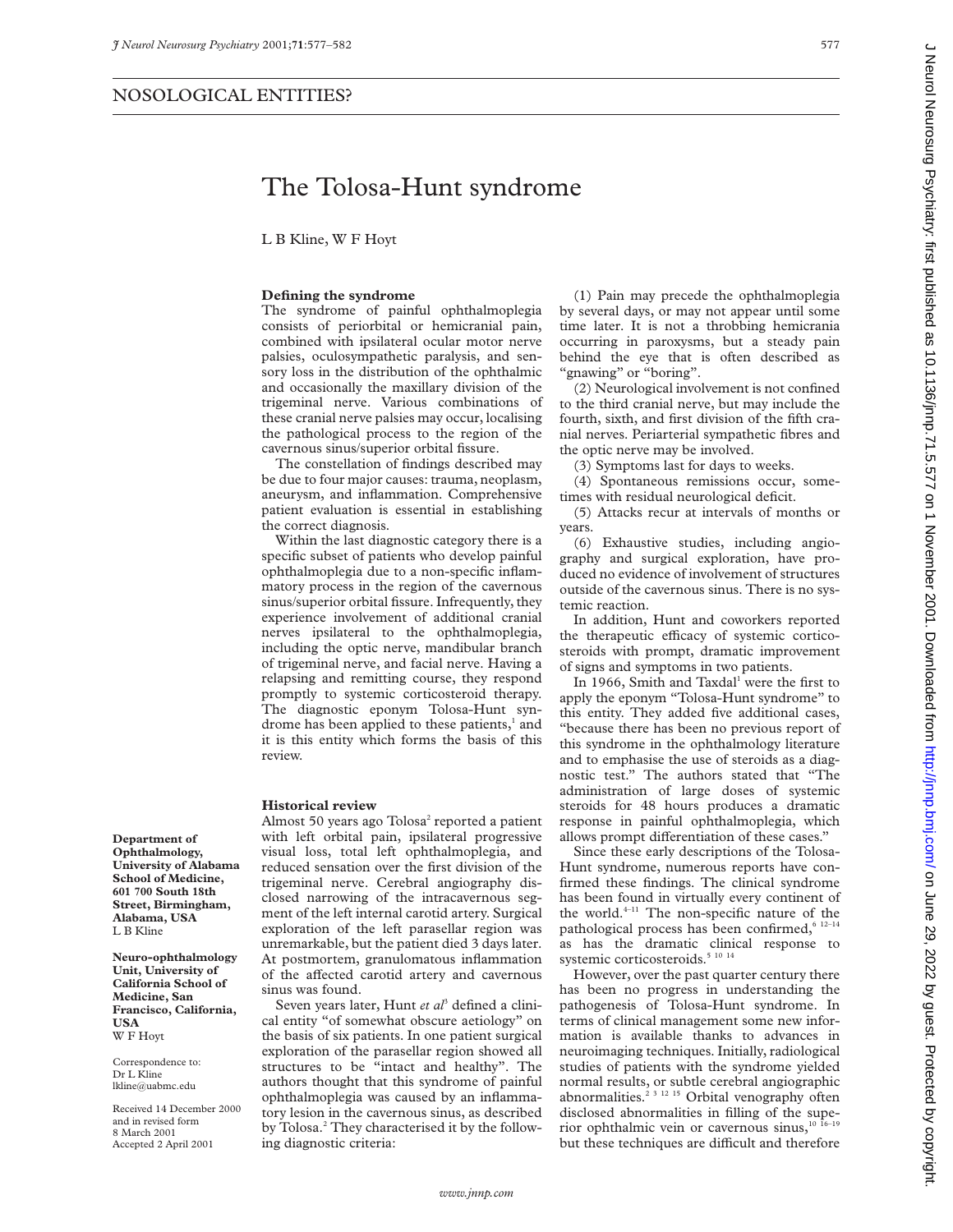not consistently performed. In addition, venographic abnormalities are not specific for Tolosa-Hunt syndrome, and may be found with space occupying lesions or other inflammatory processes in the orbit or parasellar region. With the advent of CT and MRI direct visualisation of the cavernous sinus is possible. Using these neuroimaging modalities, cavernous sinus abnormalities have now been described in Tolosa-Hunt syndrome (see below).

#### **Clinical profile of Tolosa-Hunt syndrome**

Tolosa-Hunt syndrome can affect people of virtually any age from the 1st to the 8th decades of life, with no sex predilection. Either side may be affected, with case reports of bilateral simultaneous involvement. Uniformly, patients complain of pain, which is a defining symptom. The pain lasts an average of 8 weeks if untreated. Ocular motor cranial nerve palsies may coincide with the onset of pain or follow it within a period of up to 2 weeks.<sup>20</sup> It is usually described as "intense", "severe", "boring", "lancinating", or "stabbing". It is periorbital in location, frequently extending into the retroorbital, frontal, and temporal regions.

All three ocular motor cranial nerves may be involved, in various combinations. Pupillary reactions may be normal, or there may be either parasympathetic (oculomotor nerve) or sympathetic (third order neuron Horner's syndrome) involvement.

At times, optic nerve dysfunction has been reported with Tolosa-Hunt syndrome, indicating that the pathological process may involve the orbital apex.<sup>5-7 21 22</sup> The optic disc may be normal, swollen, or pale in appearance, and visual decline may be minimal or lead to blindness. Loss of acuity is variable and unpredictable, and, on occasion, may be permanent.

Infrequently, other cranial nerves not located within the cavernous sinus/superior orbital fissure may be affected. These include the maxillarv<sup>1 6 17</sup> and mandibular branch of the trigeminal nerve,<sup>6 23</sup> and the facial nerve.<sup>11 23</sup>

There are no reports of systemic or other neurological involvement in Tolosa-Hunt syndrome, with the exception of nausea and vomiting. These symptoms are probably due to the intense periorbital pain; they promptly resolve with cessation of pain.

#### **Natural history**

As Hunt outlined in his diagnostic criteria, 3 Tolosa-Hunt syndrome follows an unpredictable course. Usually acute at onset, the patient's symptoms typically last from days to weeks. Before the use of systemic corticosteroids there was clear evidence that spontaneous remissions occurred. However, recurrences are common, taking place in about a half of reported patients, usually at an interval of months or years from the initial attack.<sup>12 24</sup> These recurrences may be ipsilateral, contralateral, or rarely, bilateral.

Although Tolosa-Hunt syndrome is a self limited illness, it does cause considerable morbidity. Infrequently, residual cranial nerve palsies persist. With the institution of corticosteroid therapy, the natural course is altered.

Although there is no conclusive evidence to show that steroids lessen the degree or duration of the ophthalmoplegia, there is dramatic reduction of pain, often within 24 hours.

#### **Diagnostic evaluation**

With careful clinical examination, pain associated with typical cranial nerve palsies localises the pathological process to the regions of the cavernous sinus/superior orbital fissure. As noted above, current neuroimaging modalities allow visualisation of the area of suspected pathology. Contrast enhanced MRI with multiple views, particularly coronal sections, should be the initial diagnostic study performed. Numerous reports have demonstrated an area of abnormal soft tissue in the region of the cavernous sinus in most, but not all, patients with Tolosa-Hunt syndrome.<sup>25-29</sup> Typically, the abnormality is seen as an intermediate signal intensity on T1 and intermediate weighted images, consistent with an inflammatory process. In addition, there is enhancement of the abnormal area after intravenous injection of paramagnetic contrast. With corticosteroid therapy, the abnormal area decreases in volume and signal intensity in most reported cases.

High resolution CT can also demonstrate soft tissue changes in the region of the cavernous sinus/superior orbital fissure, but is less sensitive than MRI.<sup>25 30</sup> This is due to lack of sensitivity to soft tissue change with superimposed beam hardening and bone streak artifacts. Thus, even if CT is normal, MRI must still be performed to appropriately evaluate the region of the cavernous sinus or superior orbital fissure.

The major limitation of MRI findings in Tolosa-Hunt syndrome is their lack of specificity. Thus, Yousem *et al*<sup>25</sup> examined 11 patients and reported pathological MRI findings in the cavernous sinus in nine. In six of these nine the affected cavernous sinus was enlarged; in five of nine it had a convex lateral wall. Extension into the orbital apex was seen in eight patients. Yet the signal characteristics (hypointense relative to fat and isointense with muscle on T1 weighted images; isointense with fat on T2 weighted scans) were also consistent with meningioma, lymphoma, and sarcoidosis.

Because of this fundamental limitation of initial imaging studies, some authorities would suggest that resolution of imaging abnormalities after a course of systemic corticosteroids should be considered "diagnostic" of Tolosa-Hunt syndrome.<sup>29 31</sup> However, caution is advised when assessing the salutary effects of steroids, as improvement both clinically and radiologically may occur with other disease processes. "False positive" steroid responsiveness with a "remitting" course can be seen with both malignant processes (for example, lymphoma) as well as more benign disorders (for example, vasculitis).<sup>20</sup>

Categorically, Tolosa-Hunt syndrome is a diagnosis of exclusion requiring careful patient evaluation (table 1) to rule out tumour, vascular causes, or other forms of inflammation in the region of the cavernous sinus/superior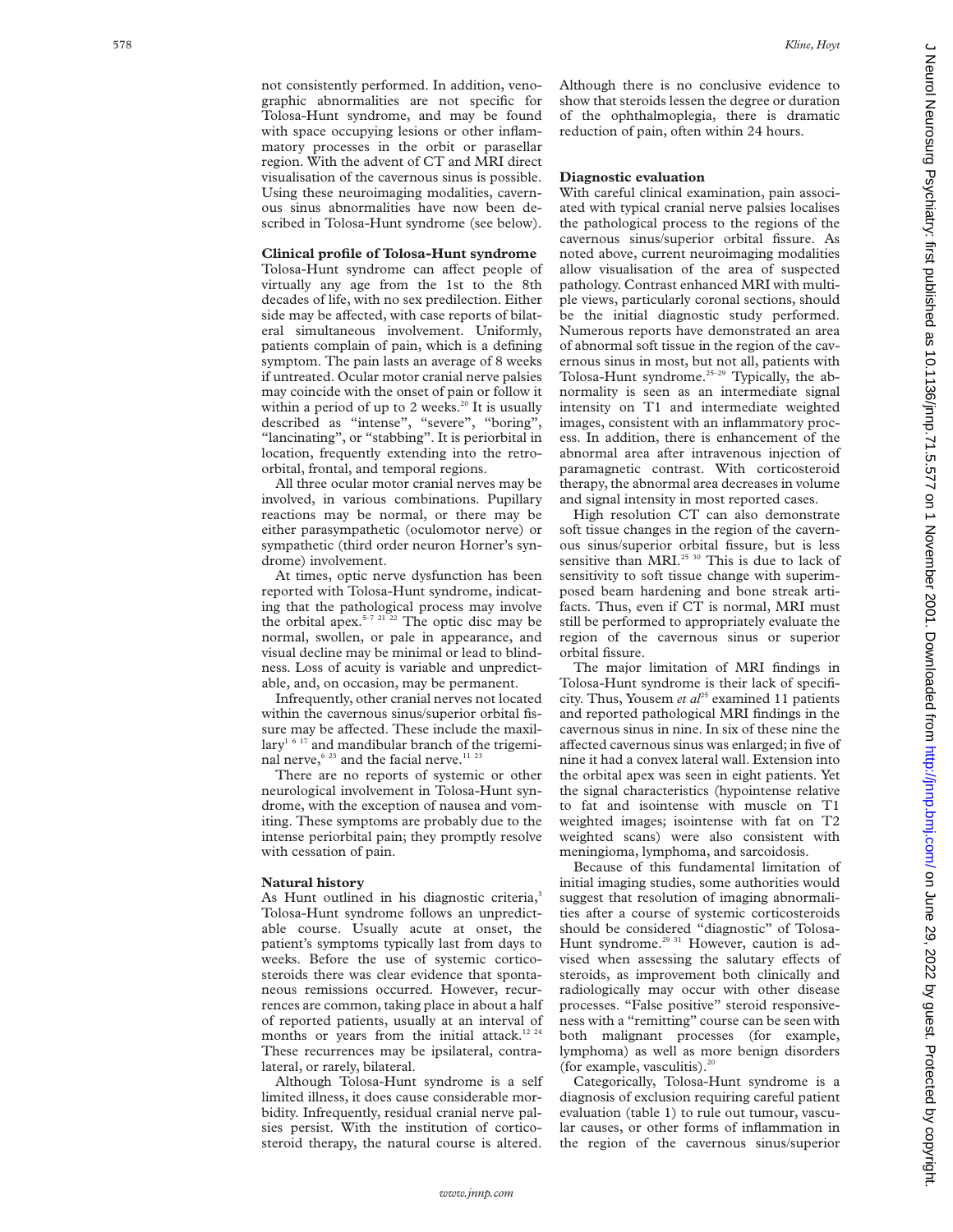#### *Table 1 Diagnostic evaluation of Tolosa- Hunt syndrome*

| Haematological tests:<br>Complete blood count<br>Serum chemistry (glucose, electrolytes, liver and renal<br>function)<br>Erythrocyte sedimentation rate<br>C reactive protein<br>Haemoglobin A1C<br>Fluorescent treponemal antibody test<br>Antinuclear antibody<br>Anti-dsDNA antibody<br>Anti-sm antibody<br>Serum protein electrophoresis<br>Antinuclear cytoplasmic antibody<br>Angiotensin converting enzyme |
|-------------------------------------------------------------------------------------------------------------------------------------------------------------------------------------------------------------------------------------------------------------------------------------------------------------------------------------------------------------------------------------------------------------------|
| Cerebrospinal fluid:<br>Opening pressure<br>Cell count and differential<br>Protein<br>Glucose<br>Culture: bacterial, fungal, mycobacterial<br>Serology<br>Angiotensin converting enzyme<br>Cytology                                                                                                                                                                                                               |
| Neuroradiologial studies<br><b>MRI</b><br><b>CT</b><br>Cerebral angiography                                                                                                                                                                                                                                                                                                                                       |
| Biopsy:<br>Nasopharynx<br>Cavernous sinus                                                                                                                                                                                                                                                                                                                                                                         |

orbital fissure (see differential diagnosis below).

Occasional reports have documented a raised erythrocyte sedimentation rate and leukocytosis in the acute stage of Tolosa-Hunt syndrome. $4-6$  17 <sup>22</sup> Similarly, positive LE cell preparation and antinuclear antibody concentrations<sup>5 32</sup> have been documented in patients with Tolosa-Hunt syndrome, but there is no convincing evidence that such patients either have or will develop connective tissue disorder.

In general, CSF examination should also be unremarkable, although rarely raised protein and mild pleocytosis have been reported. However, if CSF abnormalities persist, the diagnosis of Tolosa-Hunt syndrome is untenable, and further diagnostic evaluations are required.

As noted above, MRI is the initial diagnostic study to be performed in patients with a disorder of the cavernous sinus or superior orbital fissure. Computed tomography is a very useful adjunct in detecting bone changes (for example, erosion, hyperostosis) as well as (perisellar) calcification. Cerebral angiography has detected abnormalities in the intracavernous carotid artery in patients with Tolosa-Hunt syndrome.<sup>5-7 17</sup> 18 <sup>23</sup>  $\overline{3}$ <sup>3</sup> These have been described as "segmental narrowing", "slight irregularity", or "constriction", and will resolve with corticosteroid therapy. The role of noninvasive vascular MRI techniques (MR angiography and venography) has not been defined in patients with the syndrome but these may prove to be valuable adjuncts in diagnostic evaluation.

Neurosurgical biopsy is only rarely employed to establish the diagnosis.<sup>5-7 12</sup> <sup>17</sup> <sup>33</sup> This can be technically difficult and should only be performed by experienced neurosurgeons. It usually involves biopsy of the dural wall of the cavernous sinus. Although generally a procedure of "last resort", it should be considered in patients with rapidly progressive neurological deficits, lack of steroid responsiveness, or persistent abnormalities on neuroimaging studies.

#### **Treatment**

Almost 40 years ago Hunt first documented the beneficial effect of corticosteroid therapy in Tolosa-Hunt syndrome.<sup>3</sup> Unfortunately, since then there is little new information as to optimal dosage, duration of treatment, or alternative forms of therapy. It is clear that spontaneous remissions may occur, but there is no doubt that corticosteroids markedly reduce the periorbital pain. No data are available as to whether treatment hastens recovery of the associated cranial nerve palsies. Although steroids are generally tapered over weeks to months, in some cases prolonged therapy may be necessary. As cautioned previously, positive response to steroids has been reported in various parasellar neoplasms, including chordoma, giant cell tumour, lymphoma, and epidermoid.<sup>24</sup>

#### **Pathology**

Tolosa-Hunt syndrome is caused by an inflammatory process. Tolosa<sup>2</sup> originally described non-specific, chronic inflammation with proliferation of fibroblasts and infiltration of the septa and wall of the cavernous sinus with lymphocytes and plasma cells. Hunt *et al*<sup>3</sup> corroborated these findings, emphasising the lack of necrosis and pointed out that " . . .such inflammatory changes, in a tight connective tissue, may exert pressure upon the penetrating nerves." Subsequent reports have shown granulomatous inflammation, with epithelioid cells and occasional giant cells.6 12 Necrosis may also be seen. There have been no reports of an infectious organism associated with Tolosa-Hunt syndrome.

#### **Aetiology**

The aetiology of Tolosa-Hunt syndrome remains unknown. No information is available as to what triggers the inflammatory process in the region of the cavernous sinus/superior orbital fissure. It seems that the syndrome falls within the range of idiopathic orbital inflammation (pseudotumour).<sup>34</sup> Thus, "nonspecific" inflammation typically causes an acute orbitopathy. If located more posteriorly, the inflammatory process involves the cavernous sinus/superior orbital fissure, producing the Tolosa-Hunt syndrome. Rarely, the inflammation may spread intracranially.<sup>35</sup>

#### **DiVerential diagnosis**

Because the diagnosis of Tolosa-Hunt syndrome can been made only after other disease processes have been excluded, it behoves the clinician to be familiar with the differential diagnosis of painful ophthalmoplegia. In fact, during the initial patient evaluation there are often no clues in the history or physical examination to distinguish Tolosa-Hunt syndrome from other causes of painful ophthalmoplegia. Therefore, the clinician should be aware of: (1) causes of parasellar syndrome and (2) other entities producing painful ophthalmoplegia.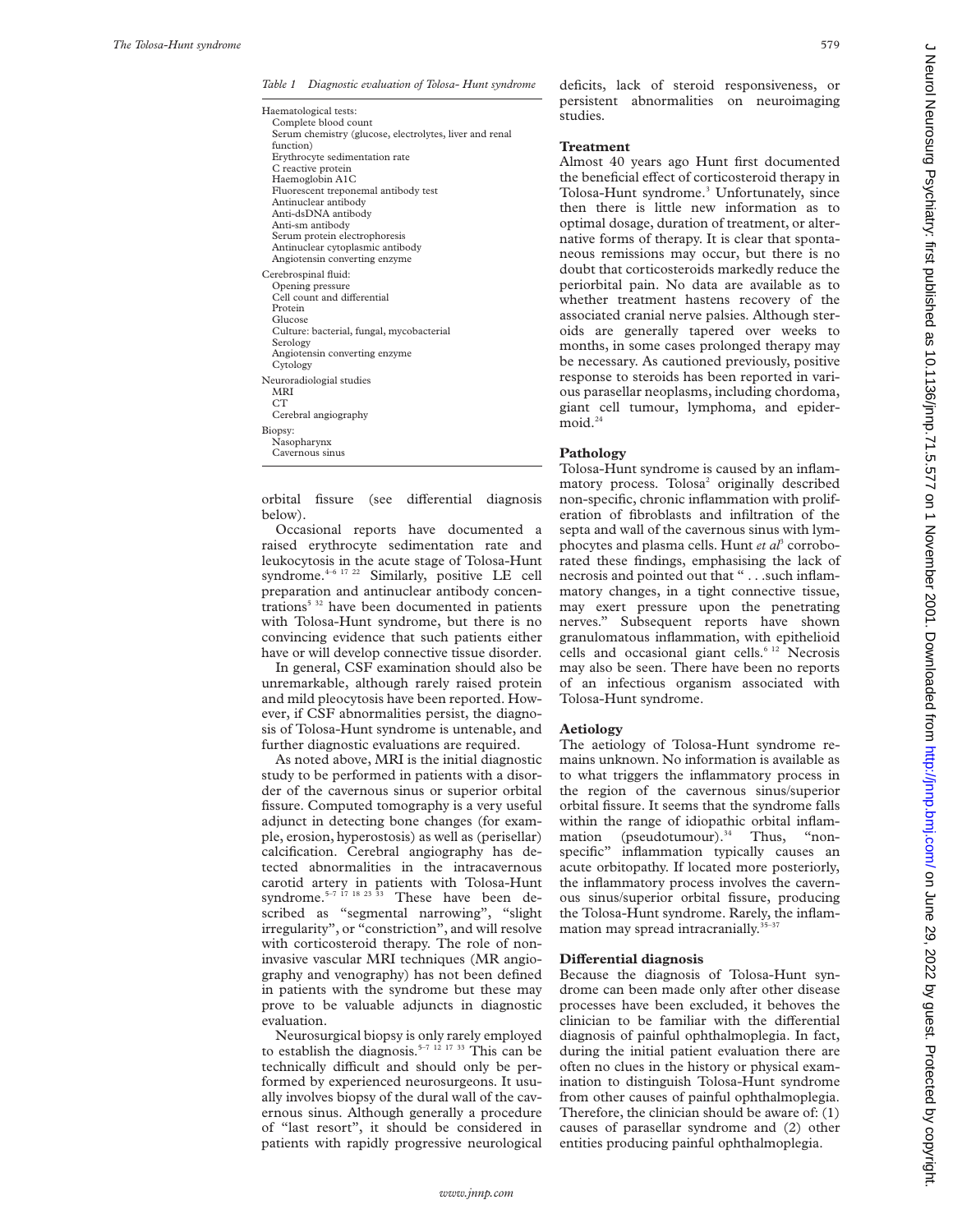*Table 2 Causes of parasellar syndrome producing painful ophthalmoplegia*

| $(1)$ Trauma:                          |
|----------------------------------------|
| (2) Vascular:                          |
| Intracavernous carotid artery aneurysm |
| Posterior cerebral artery aneurysm     |
| Carotid-cavernous fistula              |
| Carotid-cavernous thrombosis           |
| (3) Neoplasm:                          |
| Primary intracranial tumour            |
| Pituitary adenoma                      |
| Meningioma                             |
| Craniopharyngioma                      |
| Sarcoma                                |
| Neurofibroma                           |
| Gasserian ganglion neuroma             |
|                                        |
| Epidermoid                             |
| Primary cranial tumour                 |
| Chordoma                               |
| Chondroma                              |
| Giant cell tumour                      |
| Local metastases                       |
| Nasopharyngeal tumour                  |
| Cylindroma                             |
| Adamantinoma                           |
| Squamous cell carcinoma                |
| Distant metastases                     |
| Lymphoma                               |
| Multiple myeloma                       |
| Carcinomatous metastases               |
| (4) Inflammation:                      |
| Bacterial                              |
| Sinusitis                              |
| Mucocele                               |
| Periostitis                            |
| Viral                                  |
| Herpes zoster                          |
| Fungal                                 |
| Mucormycosis                           |
| Spirochetal                            |
| Treponema pallidum                     |
| Mycobacterial                          |
| Mycobacterium tuberculosis             |
| Unknown cause:                         |
|                                        |
| Sarcoidosis                            |
| Wegener's granulomatosis               |
| Eosinophilic granuloma                 |
| Tolosa-Hunt syndrome                   |

CAUSES OF PARASELLAR SYNDROME (TABLE 2 ) Craniocerebral trauma may produce painful ophthalmoplegia in various ways: basilar skull fracture with ocular motor nerve damage, intracavernous carotid artery injury with subsequent aneurysm formation, or carotidcavernous fistula.

Various vascular causes may produce painful ophthalmoplegia, the most frequent being an intracavernous carotid artery aneurysm.<sup>38</sup> Rarely, giant aneurysms of the posterior circulation, including the posterior cerebral artery, may mimic Tolosa-Hunt syndrome.40 Carotidcavernous fistula and cavernous sinus thrombosis also have acute onset of symptoms and signs, and must be included in the differential diagnosis. Patients with carotid-cavernous fistulae rarely complain of severe pain and typically have dramatic ophthalmological signs including proptosis, "arterialised" conjunctival vessels, chemosis, increased intraocular pressure, and retinal vascular abnormalities. A bruit is often present, cerebral angiography is the diagnostic procedure of choice, and interventional angiographic techniques are usually curative. Cavernous sinus thrombosis may be septic or aseptic in origin. In the first, there may be associated signs of sinusitis, otitis, gingivitis, or orbital cellulitis. Patients are febrile, have a leukocytosis, and if the infectious process spreads intracranially, seizures and altered mental states may occur. Aseptic cavernous

sinus thrombosis may be associated with various conditions including polycythemia, sickle cell disease, vasculitis, pregnancy, dehydration, trauma, and intracranial surgery. Regardless of aetiology, cavernous sinus thrombosis is characterised by orbital congestion, proptosis, eyelid swelling, chemosis, lacrimation, and ophthalmoparesis. Pain around or behind the eye is common. Treatment of cavernous sinus thrombosis usually involves anticoagulant drugs, at times thrombolytic agents, and in septic cases, appropriate antibiotic therapy.

As outlined in table 2, painful ophthalmoplegia may be caused by either contiguous or metastatic spread of a neoplasm. Metastatic involvement of the cavernous sinus/superior orbital fissure is generally due to haematogenous dissemination of neoplastic cells.<sup>41</sup> Occasionally, intracranial neoplastic invasion may occur by intraneural or perineural spread, as in the case of squamous cell carcinoma producing painful ophthalmoplegia many months after local excision of a facial skin tumour.<sup>42</sup>

Two aspects of neoplastic involvement of the cavernous sinus/superior orbital fissure require emphasis. Firstly, it is important to realise that mode of onset and clinical course are not indicative of the type of lesion causing painful ophthalmoplegia. In their review of parasellar syndrome, Thomas and Yoss<sup>43</sup> state that "A sudden onset of symptoms does not weigh in favor of aneurysmal or against neoplastic origin, and gradual onset is not necessarily indicative of a neoplasm . . .spontaneous single or multiple remissions of symptoms, even of years duration, are unreliable in predicting the nature of the underlying process." Secondly, as noted above, high dose corticosteroid therapy may initially improve signs and symptoms due to neoplasm.

Inflammatory causes of painful ophthalmoplegia include those due to a specific infectious agent. It is essential that careful CSF examination be done and that cultures (bacterial, fungal, mycobacterial) be obtained. The potential role of a paranasal sinus as a cause of painful ophthalmoplegia requires attention. Sinus disease may lead to cavernous sinus involvement, either via contiguous spread of infection or due to sphenoid sinus mucocele.

#### OTHER CAUSES OF PAINFUL OPHTHALMOPLEGIA

Table 3 summarises other aetiologies of painful ophthalmoplegia in which there is no involvement of the cavernous sinus/superior orbital fissure.

Various orbital diseases cause painful ophthalmoplegia. Typically, the patient presents with "orbital signs", including proptosis, conjunctival injection, chemosis, and resistance to retrodisplacement of the globe. In addition, the eye may be displaced within the orbit, and there may be abnormalities of the ocular adnexa (for example, lids, lacrimal gland).

Diabetic ophthalmoplegia typically produces an acute, often painful mononeuropathy in either a known or previously undiagnosed diabetic person. Invariably there is recovery of ocular motor cranial nerve function, usually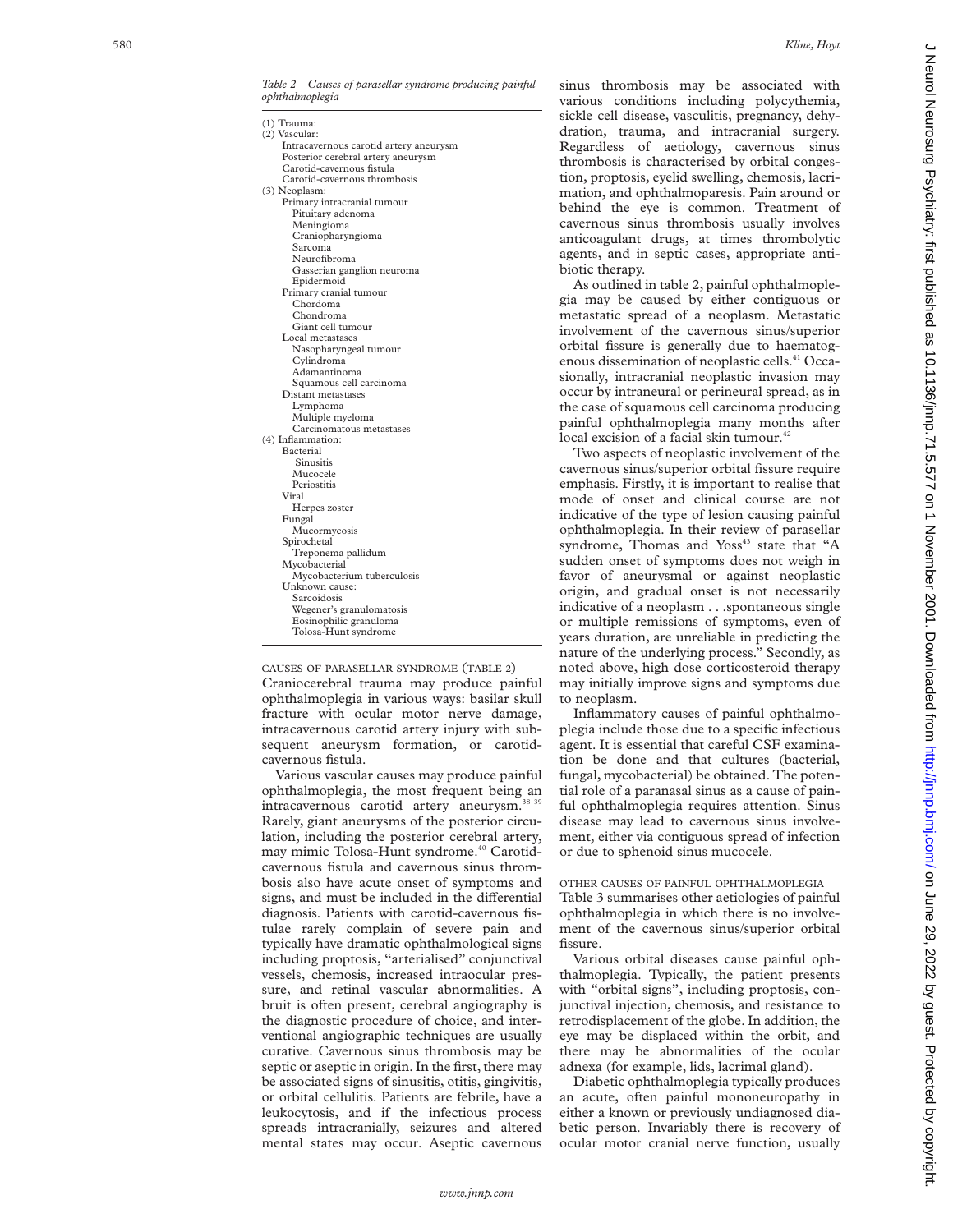#### *Table 3 Additional causes of painful ophthalmoplegia*

| . . |  |
|-----|--|
|     |  |

| Orbital disease:                                                                             |                 |  |
|----------------------------------------------------------------------------------------------|-----------------|--|
| Idiopathic orbital inflammation (pseudotumour)                                               |                 |  |
| Contiguous sinusitis                                                                         |                 |  |
| Mucormycosis or other fungal infection                                                       | 1 Smith         |  |
| Metastatic tumour                                                                            | Tolo<br>72.     |  |
| Lymphoma/leukaemia                                                                           | 2 Tolos         |  |
| Diabetic ophthalmoplegia:                                                                    | clini           |  |
| Mononeuropathy                                                                               | rol N           |  |
| Multiple cranial nerve palsies                                                               | 3 Hunt          |  |
| Posterior fossa aneurysm:                                                                    |                 |  |
| Posterior communicating artery                                                               | erno            |  |
| Basilar artery                                                                               | 4 Lakk<br>case  |  |
|                                                                                              | 289-            |  |
| Giant cell arteritis.                                                                        | 5 Math          |  |
| Ophthalmoplegic migraine:                                                                    |                 |  |
|                                                                                              | 6 Schat         |  |
|                                                                                              | of p            |  |
|                                                                                              | ophti           |  |
| within 3 months. In addition, there are reports                                              | Basc<br>$102 -$ |  |
| of diabetic patients with simultaneous paralysis                                             |                 |  |
| of multiple ocular motor nerves. <sup>44 45</sup><br>Fre-                                    | 7 Spinr<br>dron |  |
| $\cdot$ $\cdot$ $\cdot$ $\cdot$ $\cdot$ $\cdot$ $\cdot$ $\cdot$<br>그래도 그 사람들은 아이들은 아이들이 없었다. | 8 Roca          |  |

of diab of m quently, these episodes are painful, often recurrent, and not particularly responsive to corticosteroid therapy.

Posterior fossa aneurysms may produce either acute, painful ophthalmoplegia, or may present in a more subacute or chronic fashion. The acute presentation is most often due to an aneurysm in the anterior circulation, typically at the junction of the internal carotid-posterior communicating arteries, whereas the subacute presentation is caused by basilar artery aneurysms. In both, cerebral angiography is diagnostic.

Giant cell arteritis may also produce painful ophthalmoplegia. The clinical picture may be one of single or multiple ocular motor nerve palsies. In the only pathological study of ophthalmoplegia occurring in giant cell arteritis, ischaemic necrosis of the extraocular muscles was demonstrated. Examination of the ocular and motor cranial nerves was unremarkable.<sup>46</sup>

Ophthalmoplegic migraine is a poorly understood form of complicated migraine.<sup>47</sup> Typically, this clinical syndrome occurs in a child or young adult with periodic headache, who develops an ocular motor cranial nerve palsy at the height of an attack of cephalgia, which is primarily unilateral and in the orbital region. Most often involved is the oculomotor nerve, occasionally the abducens nerve, and rarely the trochlear nerve. The paresis lasts for days to weeks after cessation of a headache; recovery is gradual and tends to be less complete after repeated attacks. A family history of migraine is usually obtained. There are reports of enhancement of the extra-axial portion of the oculomotor nerves of patients with ophthalmoplegic migraine when evaluated with contrast-enhanced MRI.<sup>48</sup>

#### **Conclusion**

Although the pathogenetic basis of Tolosa-Hunt syndrome remains unknown, from a practical clinical standpoint it can be regarded as a distinct entity which may be simulated by various other disorders. It cannot be emphasised too strongly that patients suspected of having the syndrome require careful evaluation, appropriate treatment, and scrupulous follow up observation.

h JL, Taxdal DSR. Painful ophthalmoplegia. the Tolosa-Hunt syndrome. *Am J Ophthalmol* 1966;**61**:1466–

The work is supported by an unrestricted grant from Research to Prevent Blindness Inc, New York, USA.

- a E. Periarteritic lesions of the carotid siphon with the clinical features of a carotid infraclinoid aneurysm. *J Neu-rol Neurosurg Psychiatry* 1954;**17**:300–2.
- WE, Meagher JN, Le Fever HE, *et al.* Painful ophthalblegia. Its relation to indolent inflammation of the caverus sinus. *Neurology* 1961;11:56–62.<br>e IPWF. Superior orbital fissure syndrome. Report of a
- 4 Lakke JPWF. Superior orbital fissure syndrome. Report of a case caused by local pachymeningitis. *Arch Neurol* 1962;**7**: 289–300.
- 5 Mathew NT, Chandy J. Painful ophthalmoplegia. *J Neurol Sci* 1970;**11**:243–56.
- 6 Schatz NJ, Farmer P: Tolosa-Hunt syndrome: the pathology of painful ophthalmoplegia. In: Smith JL, ed. *Neuro-ophthalmology. Symposium of the University of Miami and the Bascom Palmer Eye Institute*. Vol VI. St Louis: Mosby, 1972:  $-12$
- 7 Spinnler H. Painful ophthalmoplegia; the Tolosa-Hunt syn-drome. *Med J Aust* 1973;**2**:645–6.
- 8 Roca PD. Painful ophthalmoplegia: the Tolosa-Hunt syndrome. *Ann Ophthalmol* 1975;**7**:828–34.
- 9 Cohn DF, Carasso R, Streifler M. Painful ophthalmoplegia. *Eur Neurol* 1979;**18**:373–81.
- 10 Muhletaler CA, Gerlock AJ. Orbital venography in painful ophthalmoplegia (Tolosa-Hunt syndrome). *Am J Radiol* 1979;**133**:31–4.
- 11 Inzafari D, Sita D, Marconi GP, *et al*. The Tolosa-Hunt syndrome: further clinical and pathogenetic considerations based on the study of eight cases. *J Neurol* 1981;**224**:221–8.
- 12 Aron-Rosa D, Doyon D, Sallamon G, *et al*. Tolosa-Hunt syndrome. *Ann Ophthalmol* 1978;**10**:1161–8.
- 13 Goadsby PJ, Lance JW. Clinicopathological correlation in a case of painful ophthalmoplegia: Tolosa-Hunt syndrome. *J*
- *Neurol Neurosurg Psychiatry* 1989;**52**:1290–3. 14 Hunt WE. Tolosa-Hunt syndrome: one cause of painful ophthalmoplegia. *J Neurosurg* 1976;**44**:544–9.
- 15 Van Dalen JTW, Blecker GM. The Tolosa-Hunt syndrome. *Doc Ophthalmol* 1977;**44**:167–72. 16 Milstein BA, Morretia LB. Report of a case of sphenoid fis-
- sure syndrome studied by orbital venography. *Am J Ophthalmol* 1971;**72**:600–3.
- Sondheimer FK, Knapp J. Angiographic findings in the Tolosa-Hunt syndrome: painful ophthalmoplegia. *Radiol- ogy* 1973;**106**:105–12.
- 18 Julien J, Vallat JM, Vallat M, *et al*. Orbital phlebography in the diagnosis of painful ophthalmoplegia. *Neuroradiology* 1975;**9**:163–6.
- 19 Hannetz J. Recurrent Tolosa-Hunt syndrome: a report of 10 new cases. *Cephalgia* 1999;**19** (suppl 25):33–5. 20 Förderreuther S, Straube A. The criteria of the Inter-
- national Headache Society for Tolosa-Hunt syndrome need to be revised. *Neurol* 1999;**246**:371–7.
- 21 Anderson BI. Unusual course of painful ophthalmoplegia. Report of a case. *Acta Ophthalmol* 1980;**58**:841–8.
- 22 Zafrulla KM, Dhir SP, Jain IS. Tolosa-Hunt syndrome. *Ind J Ophthalmol* 1977;**25**:21–6.
- 23 Adams AH, Warner AW. Painful ophthalmoplegia: report of a case with cerebral involvement and psychiatric complica-tions. *Bull Los Angeles Neurol Soc* 1975;**40**:49–55.
- 24 Kline LB. The Tolosa-Hunt syndrome. *Surv Ophthalmol* 1982;**27**:79–95.
- 25 Yousem DM, Atlas SW, Grossman RI, *et al*. MR imaging of Tolosa-Hunt syndrome. *AJNR Am J Neuroradiol* 1990;**10**: 1181–4.
- 26 Gato Y, Hosokawa S, Goto I, *et al*. Abnormality in the cav-ernous sinus in three patients with Tolosa-Hunt syndrome: MRI and CT findings. *J Neurol Neurosurg Psychiatry* 1990; **53**:231–4.
- 27 Desai SP, Carter J, Jinkins JR. Contrast-enhanced MR imaging of Tolosa-Hunt syndrome: a case report. *AJNR Am J Neuroradiol* 1991;**12**:182–3.
- 28 Obadasi Z, Gökeil Z, Atilla S, *et al*. The value of MRI in a case of Tolosa-Hunt syndrome. *Clin Neurol Neurosurg* 1997;**99**:151–4.
- 29 Areaya AA, Cerezal L, Canga A, *et al*. Neuroimaging diagnosis of Tolosa-Hunt syndrome: MRI contribution. *Headache* 1999;**39**:321–5.
- 30 Kwan ESK, Walpert SM, Hedges TR, *et al*. Tolosa-Hunt revisited: not necessarily a diagnosis of exclusion. *AJNR Am J Neuroradiol* 1987;**8**:1067–72.
- Pascual J, Cerezal L, Canga A, *et al*. Tolosa-Hunt syndrome focus on MRI diagnosis. *Cephalgia* 1999;**19**(suppl 25): 36–8.
- 32 Lesser R, Jampol LM. Tolosa-Hunt syndrome and anti-nuclear factor. *Am J Ophthalmol* 1974;**77**:732–4.
- 33 Hallpike JF. Superior orbital fissure syndrome. *J Neurol Neurosurg Psychiatry* 1973;**36**:486–90.
- 34 Levy IS, Wright JE, Lloyd GAS. Orbital and retro-orbital pseudo-tumor. *Modern Problems of Ophthalmology* 1975;**14**:  $364 - 7$ .
- 35 Kaye AH, Hahn JF, Craciun A, *et al*. Intracranial extension of inflammatory pseudotumor of the orbit. *J Neurosurg* 1984;**60**:625–9.
- 36 Frohman LP, Kupersmith MJ, Lang J, *et al*. Intracranial extension and bone destruction in orbital pseudotumor. *Arch Ophthalmol* 1986;**104**:380–4.